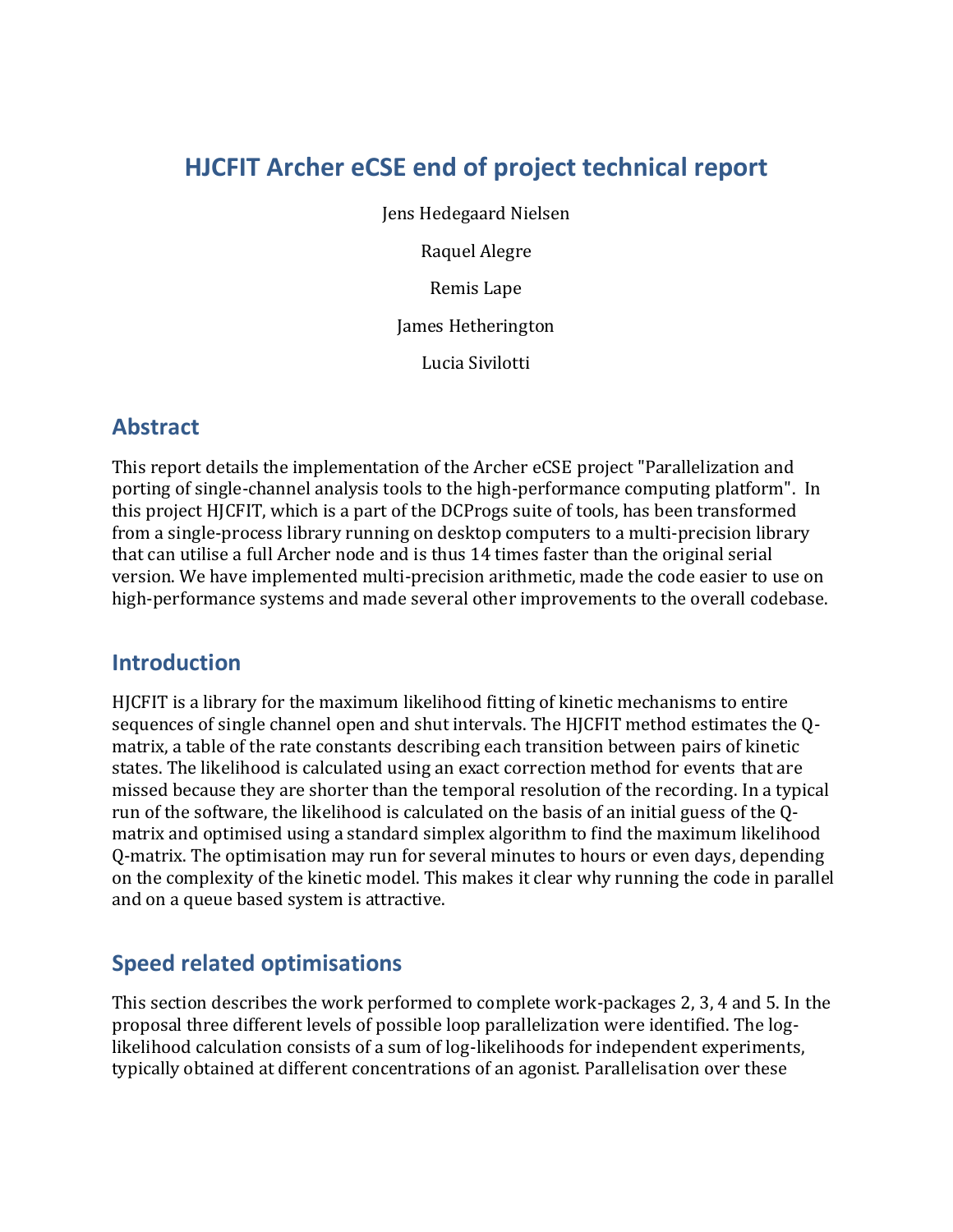independent experiments seems attractive, but the number of experiments is typically limited to 4-5 in real world examples, limiting the parallel speedup.

The log-likelihood of each individual experiment is a sum of log-likelihoods for one or more bursts. A single burst is a series of one or more openings (note that in this report we will use the term burst to cover groups of openings at all concentrations, eg to include also what the channel literature would refer to as clusters). In an experiment each burst is separated from the next by shut intervals longer than an appropriately chosen critical length. The division into bursts is done to ensure that all openings within a burst are from the same ion-channel. However, it's not possible to ensure that different bursts are from the same channel, as channels may stay closed for a long time while another channel is opening and closing rapidly.

The log-likelihood calculation for an individual burst is independent of other bursts and the log-likelihood for one experiment was previously implemented as a serial loop over all bursts. Finally the log-likelihood calculation for each burst is a multiplication of a series of matrices: one for each individual opening and closing, plus the initial and final vectors.

Parallelisation can be implemented at both these levels- over bursts (mentioned in WP 4) and inside bursts over matrix multiplication (mentioned in WP 3). Most straightforward is the loop over bursts as these are fully independent. The matrix multiplications must naturally be done in the same order as in the serial case complicating matters slightly. As we shall see below it is beneficial to parallelise over both the bursts and individual openings to obtain good load balancing.

A third level of paralelism, within the individual matrix multiplications, can be found. It would be easy to exploit the parallelization built-in to the linear algebra library [Eigen](http://eigen.tuxfamily.org/) (http://eigen.tuxfamily.org/) used in HJCFIT. Eigen has built-in support for parallel linearalgebra. However, the matrices used in HJCFIT are small (on the order of 10x10 elements) so the parallel speedup within the matrix multiplications is very small. No performance difference was found with and without Eigen's parallel linear algebra enabled. We therefore chose to explicitly disable Eigen's internal parallelization so as not to interfere with our higher level parallelization.

In the original proposal we suggested rewriting the code to merge and flatten the two loops over experiments into one, in order to make the load balancing more efficient. However, this would result in a significant change to the code which will make the implementation differ significantly from the existing one. Instead we chose the strategy documented below to optimise the two levels using a hybrid OpenMP/MPI in which we combined the loop over bursts with the parallelization of individual burst likelihood calculations.

We have not integrated performance regression in the test suite as we had originally suggested in work-package 2. This method is most suitable for monitoring performace of individual functions. On consideration, we chose to benchmark and optimize the performance of complete simulations, as this is more likely to give us useful information on improving performance of the parallel code.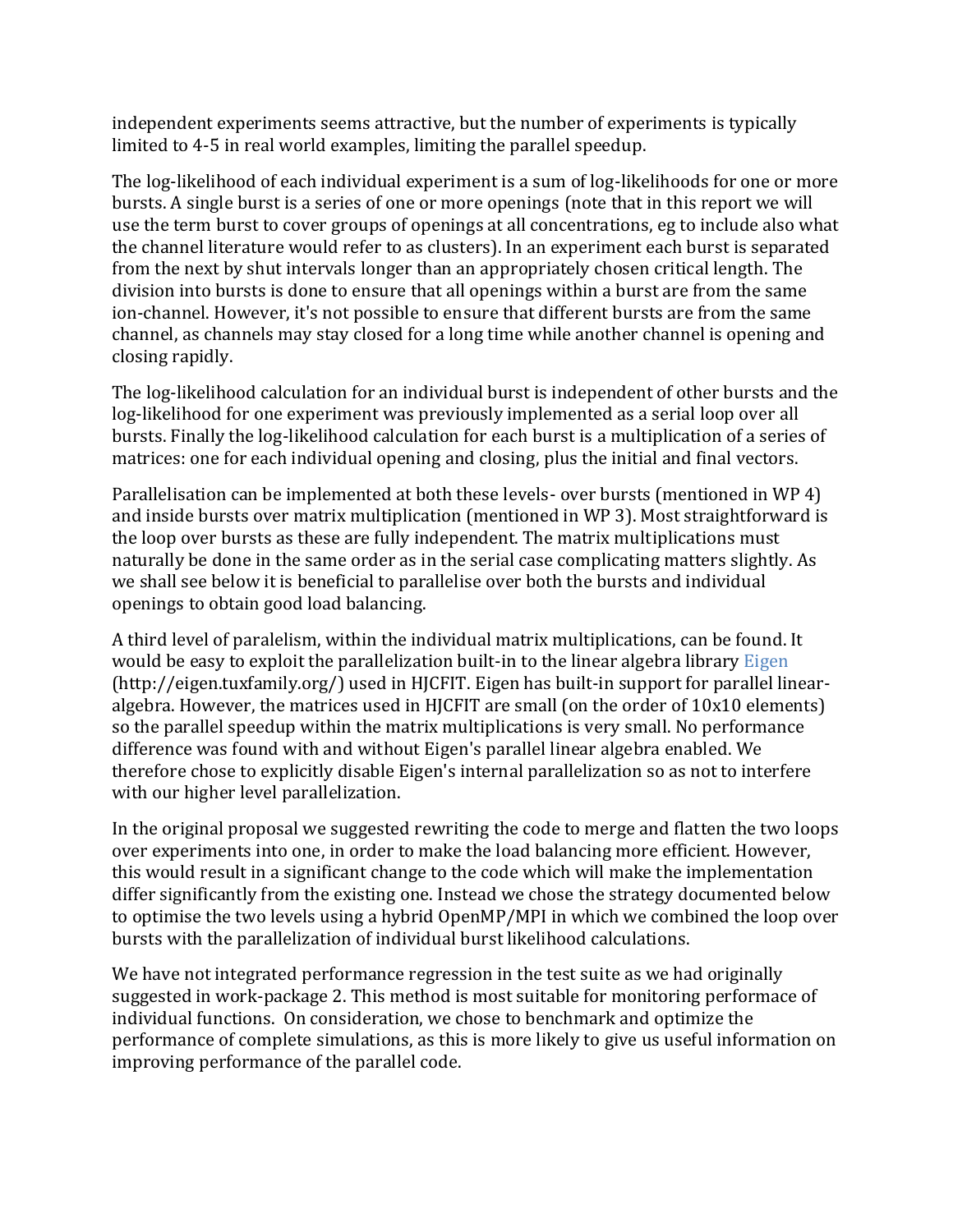## **Low level OpenMP parallelization**

We chose to implement the parallelization over bursts and the matrix multiplication within bursts using OpenMP. The parallelization over bursts involves a fairly minimal amount of communication between threads as:

- the burst data can be pre-distributed
- the only parameter needed to calculate the log-likelihood for a burst is the Q-matrix
- the total log-likelihood is a sum over the likelihoods of individual bursts

The parallelization of log-likelihood calculation over an individual burst requires more communication as the individual matrices calculated by individual threads need to be multiplied in the reduction step. As this is the innermost level of parallelization, it is most natural to parallelise this using openMP which also simplifies the sharing of matrices.

Ideally, in order to reduce any load imbalance, we want the runtimes for each experiment to be as similar as possible, so that we get the maximum speed-up from performing the loglikelihood calculation for each experiment in parallel. By benchmarking the runtime of a single evaluation of the likelihoods for the individual experiments, we have obtained an understanding of how well balanced the load is in these calculations in the first instance and have subsequently performed a benchmarking of them with low level parallelization applied.

Measurements of the performance time of a single likelihood calculation for the individual experiments in serial implementation were: 5.9 ms, 6.7 ms, 5.8 ms and 4.7 ms (benchmarked locally on a Macbook Pro 2.8 GHz QuadCore). We note that while the runtimes are of similar magnitude, they still vary significantly. We will return to this question of the runtimes of the individual experiments after the OpenMP parallelization.



*Figure 1 Example of the distribution of burst lengths in 4 experiments used in a likelihood calculation.*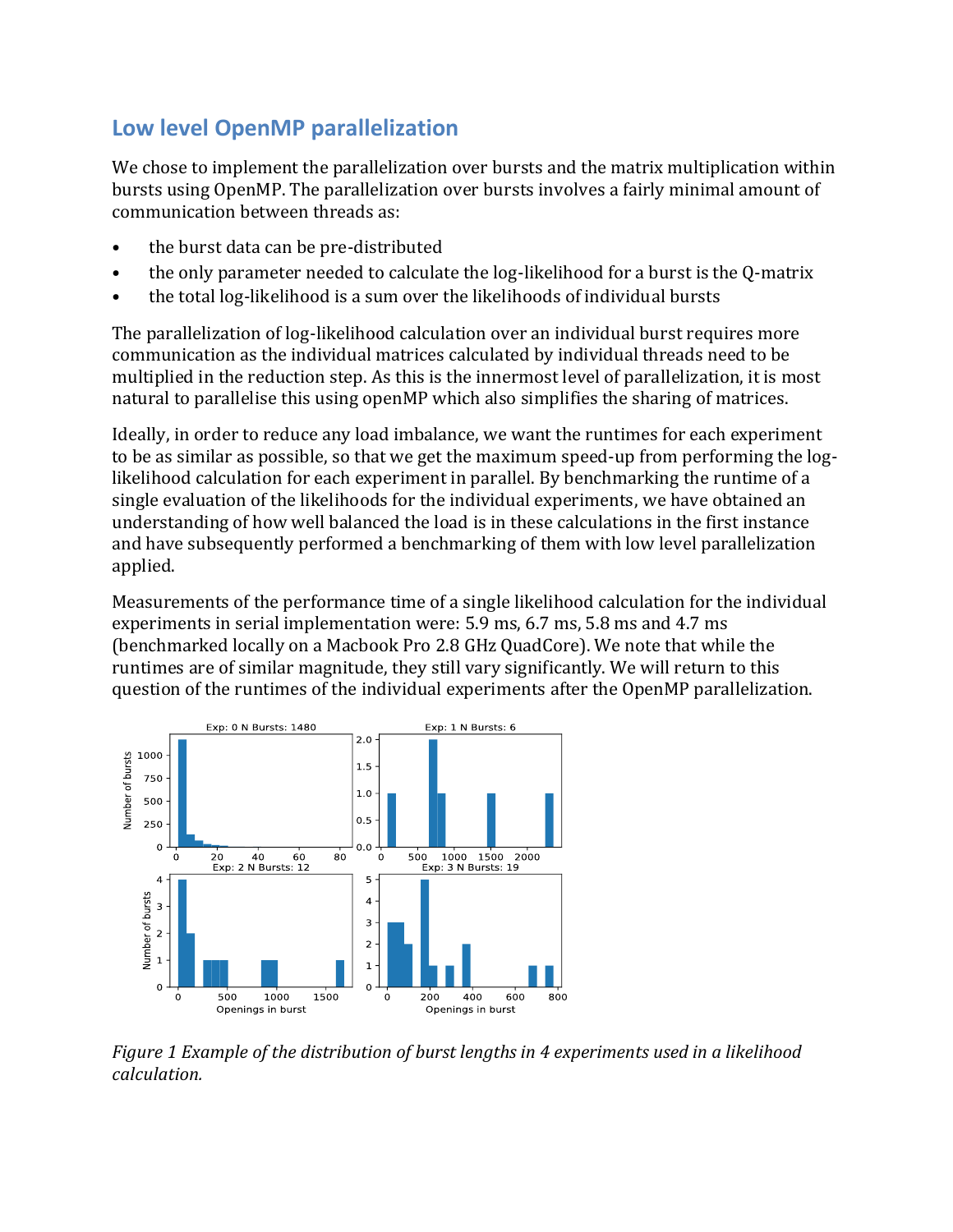It would be easy to implement the parallelization only at the lower layer, over the calculation of likelihood for individual bursts. However, by looking at the histograms of bursts length in Figure 1, it is clear why this is unlikely to work very well.

In this particular example, two distinct types of experimental records can be identified. The first record (Exp 0) consists of a large number (1480) of very short bursts (less than 10 transitions) while the other three records have much smaller number of bursts (<20) consisting of hundreds to thousands of transitions each but with a rather large spread of burst-length. This makes it difficult to obtain good load balancing by only relying on the parallelization over bursts as the runtime for these experiments will be dominated by the few long bursts.

On the other hand, the parallelization over the matrix multiplication within the individual burst is unlikely to yield good results, unless the series of Q-matrix products is significantly longer than the number of threads. After benchmarking two different implementationsparallelisation over bursts or over intra-burst matrix multiplication- individually, it become evident that the parallelization over matrix multiplications results in a significant slowdown, if performed for all series with runtime increasing with the number of threads. On the other hand the parallelization over bursts results in a significantly smaller speedup when the number of bursts is small, as the runtime is completely dominated by the longest bursts.

Thus, we must control which of these parallelisms we use, depending on the problem at hand: finding the best parallelisation, while avoiding the unnecessary slowdown from attempting to use low levels of parallelism. Note that the optimal solution will depend on the properties of the data and the size of the Q-matrix, something that may change in future work.

After a number of experiments, we settled for a solution where we selectively parallelise over either the bursts, the matrix multiplications or perform no OpenMP parallelization. This is implemented using the standard OpenMP if pragma.

Based on the current example the likelihood calculation is parallelised over the bursts if there are more than 100 bursts in a record. The switch-over is selected to separate Experiment 0 in Figure 1 from the rest of the experiments. Better performance may be obtained for other datasets by tweaking the switch-over parameter. Then, if the outer loop is not parallelised, we call a parallel implementation of the internal matrix multiplications. This parallelises the calculation of the matrices, as well as the matrix multiplication.

As the matrix multiplication is non-commutative, the multiplications must be done in the same order. To this end we implemented the parallel multiplication by storing the partial matrix products for each OpenMP thread in a C++ std::vector which is subsequently multiplied by the initial and final vectors. There is an additional overhead associated with the creation of a vector of matrices and the two step matrix multiplication, so we perform this in parallel only when the number of matrices to multiply is larger than 100.

This matrix multiplication is often likely to overflow the standard floating point numbers. The existing serial code has a simple functionality to prevent overflow within the matrix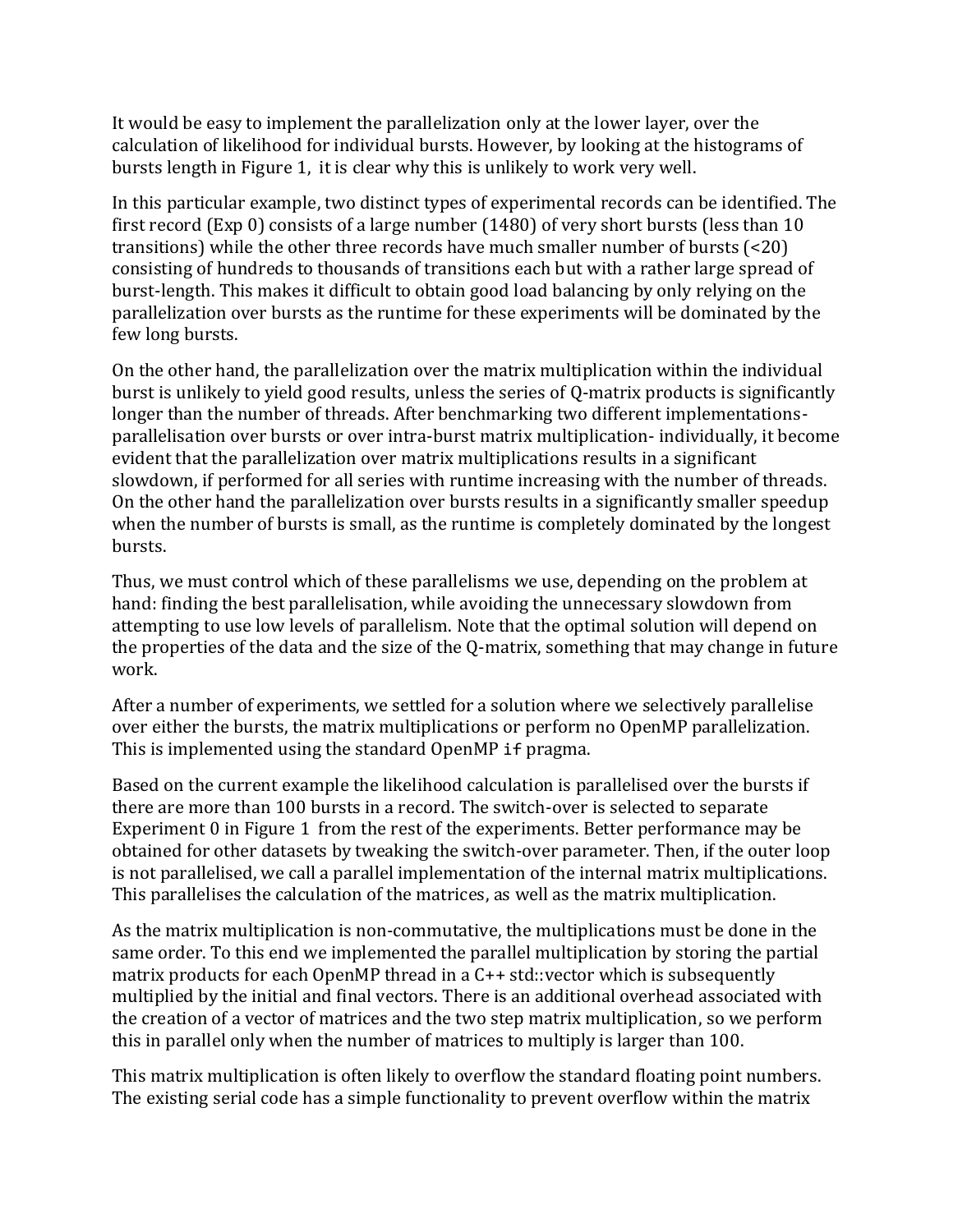multiplication. Following each matrix multiplication, the maximum element is found and provided that it is larger than 1050, the matrix is divided by  $1\times10^{50}$  and the exponent stored separately.

This simple solution does efficiently prevent overflow in the likelihood calculation, but does come with the cost of reduced precision. When the matrix multiplications are performed on several threads the final multiplication of individual thread result matrices may still overflow even if the maximum element of each matrix is less than  $1\times10^{50}$ .

To prevent this, the new parallel implementation keeps each matrix smaller than  $1\times10^{20}$ and this is sufficient to prevent an overflow when the calculations are performed within a single Archer node (typically using 4-8 OpenMP threads combined with 3-5 MPI processes; see below). However, developing a better solution should be considered in the future.

To summarise, the parallelization using the combined burst and matrix multiplication approach described above resulted in runtimes of 2.6 ms, 3.0 ms, 2.8 ms and 2.8 ms for the 4 experiments respectively (benchmarked locally using 4 OpenMP threads on a QuadCore MacBook Pro 2.8 GHz). Relying only on the parallelization of over bursts results in run times of (2.5 ms, 3.4 ms, 3.7 ms and 2.7 ms) respectively, with a significantly worse load balancing.

#### **MPI parallelization over experiments.**

As mentioned above, the log-likelihood over individual experimental records can be calculated independently. In the existing codebase, the loading of data and individual loglikelihood calculations are performed in the Python layer of the code. To keep the code flexible with respect to loading of data for multiple experiments, we chose to keep this loop in the Python layer. We have experimented with multiple high-level parallelization solutions in Python. We first implemented the parallelization using IPython parallel (http://ipyparallel.readthedocs.io/en/stable/) which is internally based on communication using ZeroMQ (http://zeromq.org/). This provides a nice high-level interface for the implementation of parallelization over the experimental records. However, we found that the communication overhead was too large. When running examples on Archer within a single node, roundtrip time for communication was around 1 ms, which is of the same order of magnitude as the runtime of individual likelihood calculations. We did not further explore possible solutions to speed up the communication using ZeroMQ.

Instead we chose to implement the parallelization using MPI and MPI4Py (http://pythonhosted.org/mpi4py/), which yielded significantly better performance. The resulting speedup can be seen in Figure 1 .

#### **Improved dynamic memory allocation.**

HJCFIT uses Eigen (http://eigen.tuxfamily.org/) for its linear algebra calculations. Eigen is well-regarded, established library that allows us to write modern, readable and highly performing C++ code. However, during the profiling of the code for the implementation of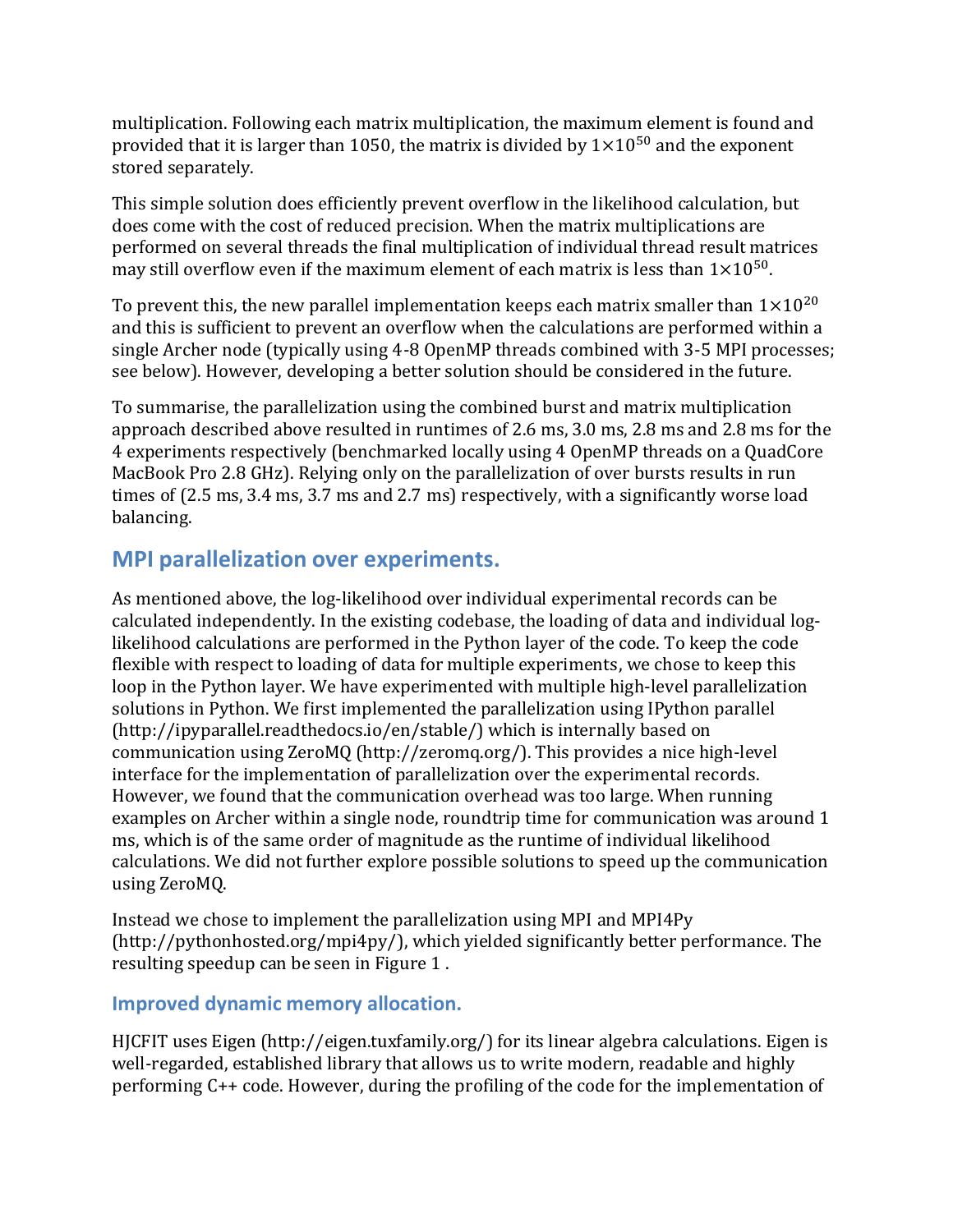parallelization in work packages 3, 4 and 5, we found that a significant amount of time in realistic examples was spent within memory allocation in Eigen.

This naturally prompted us to investigate the various options for memory allocation in Eigen. Eigen supports either fixed size matrices with size defined at compile time on the stack, or dynamic matrices with runtime-defined sizes allocated on the heap. The dynamic matrices are allocated at runtime and this results in a significant performance drop. HJCFIT heavily uses runtime-defined matrices sizes as internal math is performed on matrices with sizes given by the number of open/closed states in the particular model being solved, which is naturally a runtime parameter, as it depends on the specific experiment.

Two solutions for optimising the memory allocation are possible. When refactoring the code, it is possible to reduce the number of dynamically allocated matrices by reusing already allocated matrices. In the present code, matrices are allocated within the likelihood calculation. To refactor this would require significant changes to the codebase. The second option is to statically allocate matrices sufficiently large for all relevant problems. Eigen has built-in support for dynamic sized matrices with a compile time fixed maximum size. Therefore, one can easily define a type of matrices which act fully as dynamic allocated matrices, provided that they are smaller than a compile time defined constant. These will then act as drop-in replacement for the existing dynamically allocated matrices.

Straightforward implementation of this option gave a substantial performance increase. However, statically allocating matrices with sizes larger than needed does come at a cost of higher memory usage. In the case of HJCFIT the memory requirement is fortunately fairly low for models being currently fitted, with a typical single threaded memory usage of less than 50 MB. Thus, we were confident in implementing static allocation of matrices in the mainline codebase. Initially we chose to allocate matrices with a static size of 50x50.

However, it is simple to change the size and recompile the code with either a different static size or even with fully dynamic memory allocation. Furthermore, verification of the number of open and closed states in the model is added, and this ensures that a meaningful error message is raised, if solution of a model with too many open and closed states is attempted. The performance gain from the static memory allocation can be seen in Figure 2. The options for dynamic memory allocation can be found in the Eigen documentation (https://eigen.tuxfamily.org/dox-devel/group\_\_TutorialMatrixClass.html).

## **Benchmarking**

The fitGlyR4.py job, used for benchmarking HJCFIT performance, represents a typical example of a maximum likelihood fit. The dataset contains open and shut time intervals from four separate single channel records at different agonist concentrations. The first record (mentioned as Experiment 0 above) is obtained at low agonist concentration and is composed of a large number of short bursts of single or multiple openings. The other three records obtained at higher concentrations of agonist contain much smaller numbers of bursts. Bursts at high concentration are much longer and are formed of thousands or even tens of thousands of openings. This selection of experimental records gives the most information about ion channel behaviour and is optimal for understanding channel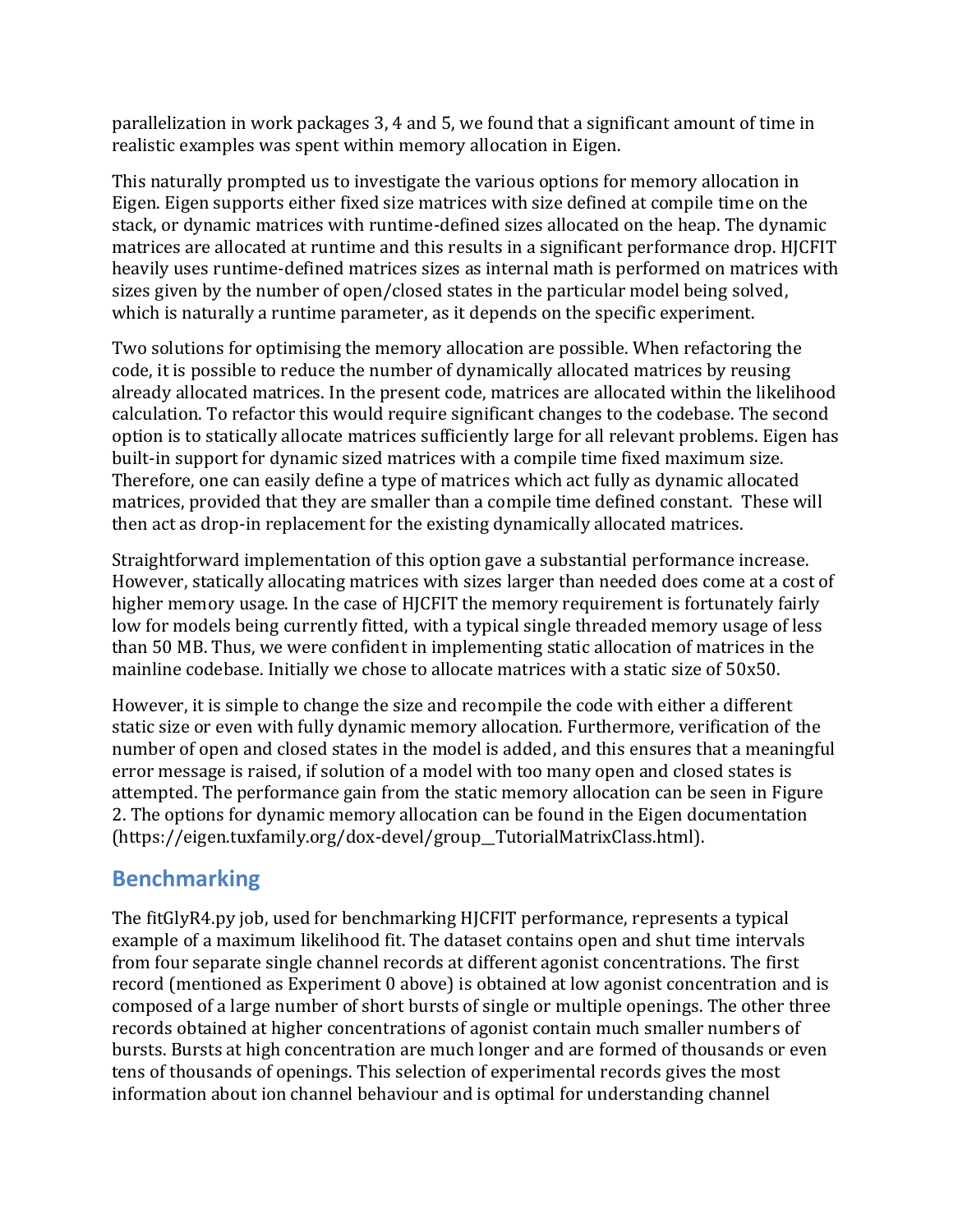sojourns in different kinetical states across a range of agonist concentrations. The kinetic scheme in the script has been successfully used to describe glycine receptor behaviour. The scheme incorporates 10 states with 22 rate constants for transitions between the states, but it is constrained by the requirement of maintaining microscopic reversibility, and therefore only 14 free parameters are estimated directly. This scheme is of medium complexity and more complex schemes (with a number of free parameters up to 27) are routinely tested.

Figure 2 shows the number of likelihood evaluations performed per second by the original library, after improved memory allocation and after improved memory allocation, MPI and OpenMP parallelization. The improved memory allocation gave a speed-up from 19 to 39.3 likelihood calculations per second (approximately 2-fold). On top of this, we applied the OpenMP parallelization over bursts and matrix multiplications. The OpenMP parallelization resulted in a speed-up from 39.3 to 85.9 likelihood evaluations per second when using 6 threads (approximately 2.2-fold). We noted that the OpenMP implementation does have significant overhead when running the calculations on a single thread which drops the performance from 39.3 to 35.4 likelihood evaluations using a single thread relative to no OpenMP. This is most likely due to the additional overhead of the two step approach, where we create a one element vector of partial matrices, which is then multiplied by initial and end vectors.

MPI parallelization over 4 experiments or 4 processes without any OpenMP parallelization results in an increase from 39.3 to 119.8 likelihood evaluations per second giving a 3.0-fold speedup. We observed that the total speed-up due to parallelization going from purely serial code (at 39.2 evaluations per second) to 4 MPI processes and 6 OpenMP threads is 6.9-fold, but the product of the 2 individual speed-ups given above is only 6.6-fold (2.2 x 3). This is due to the improved load-balancing and more similar runtimes of the individual experiments when running with OpenMP parallelization.

Finally, the total speed-up was from 19 to 272.3 likelihood evaluations per second giving a total combined 14-fold improvement on a single Archer node.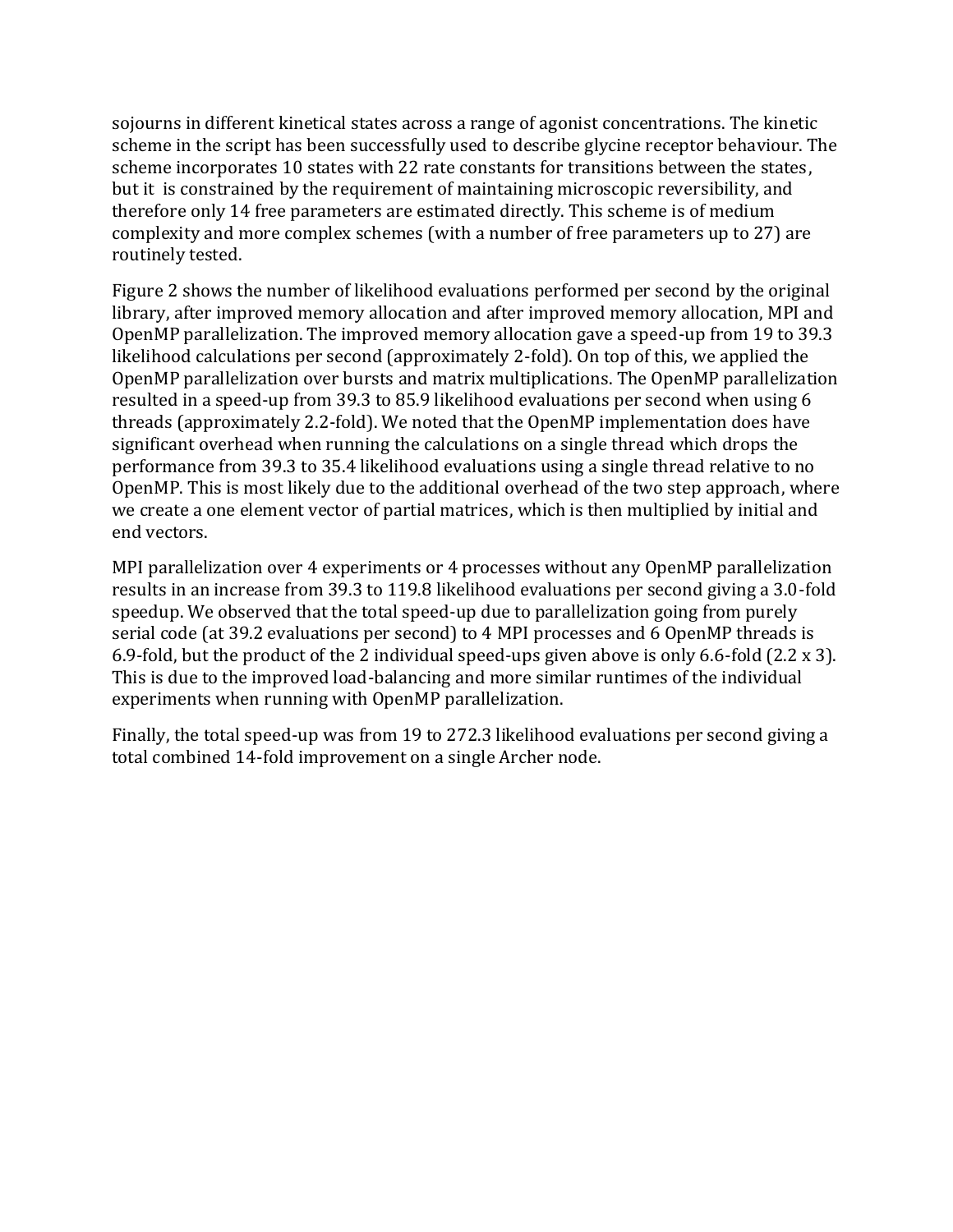

*Figure 2 Benchmark of running fitGlyR4 on one Archer node, showing the number of likelihood function evaluations per second. The combined effect of improved memory allocation and hybrid parallelisation is a speedup from 19 to 272 function evaluations per second,*

### **Accuracy related changes**

#### **Fortran issues**

The HJCFIT library is a re-write of a previous Fortran 77 code, begun by the UCL team prior to this project. We noticed that, despite the identical result obtained for a set of single likelihood calculations, the two codes often produced different results for long running likelihood calculations. The likelihood is optimised over a multi-dimensional Q-matrix with usually more than 10 free parameters and it is expected that the likelihood surface might have several local maxima. As the likelihood is evaluated, slight differences in the calculation may result in different optimisation pathways being selected and different endresults obtained. This can be due either to differences in the optimisation algorithm used or to differences in the likelihood calculation. While this was not strictly a part of workpackage 6 and 7, we felt it was important to ensure that the code behaves as expected and that no new issues were introduced compared with the Fortran code.

The optimisation is done using a downhill simplex algorithm in both cases. In the new library a SciPy (http://scipy.org/scipylib/index.html) implementation of the Nelder-Mead algorithm is used whereas the Fortran code base uses its own custom implementation which it slightly tweaked for the specific likelihood problem. This might have potentially resulted in different maximum likelihoods being obtained: the different optimisation algorithms made it more difficult to establish where differences arise in the likelihood calculation. To investigate this, we therefore calculated the likelihood manually using both implementations focusing on points where the likelihood optimisation diverged.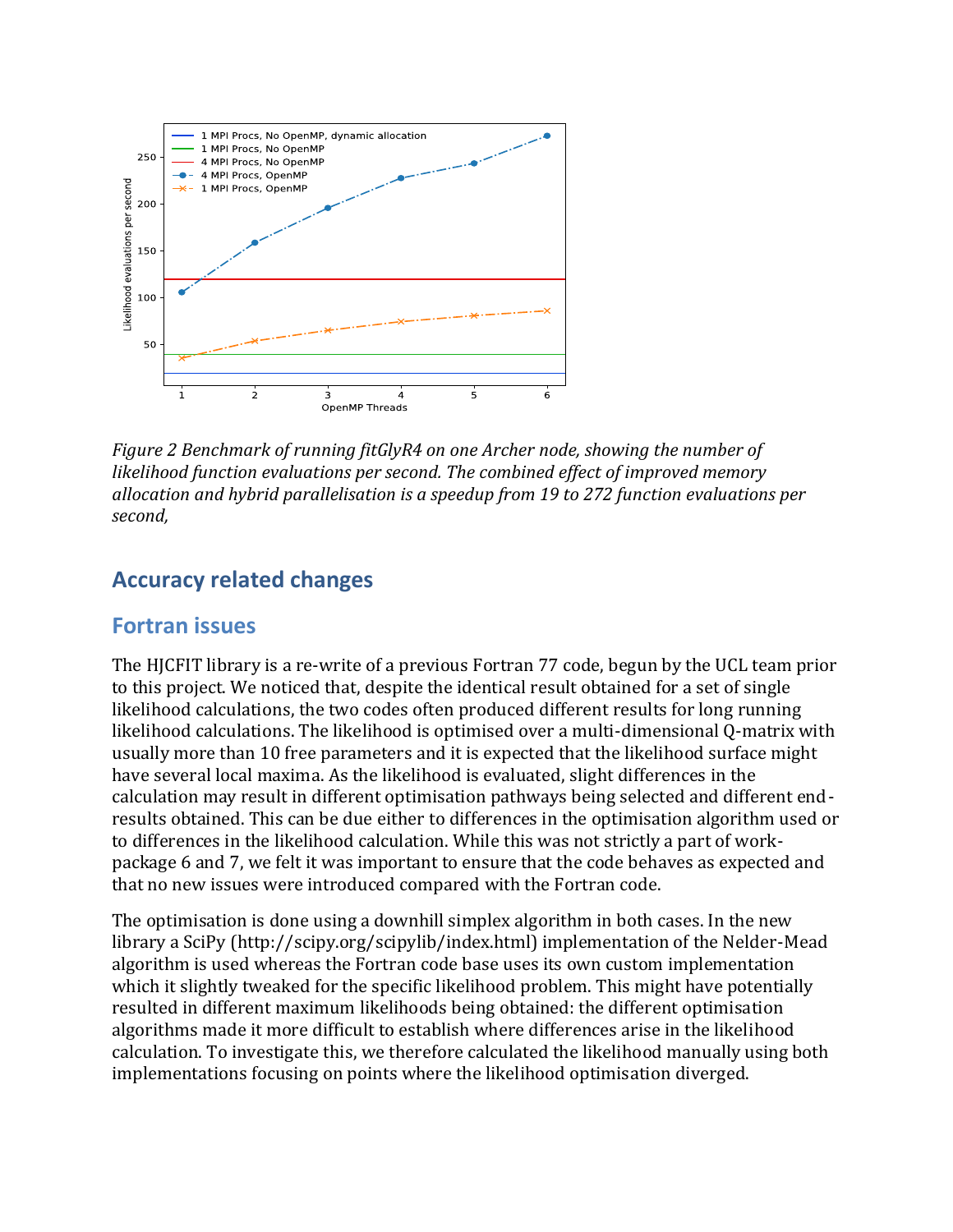We found examples were the log-likelihood values do differ after about 8 to 9 digits. After careful inspection of both codebases and interactive debugging to step through the implementation, we established that this divergence was due to differences in the floating point precision used in the two implementations. While both implementations perform all calculations in double precision, the Fortran version used a number of parameters stored in single precision which were being automatically cast to double precision during the calculation. The value of stored digits beyond single precision is undefined and random: the differences in results can therefore be traced to this bug in the Fortran code.

For example the initial and final CHS vectors (initial and final state occupancies) depend exponentially on the temporal resolution (the shortest resolved time interval) and the critical time interval used to separate individual bursts. The values of these two parameters were cast from single to double precision in the Fortran code.

### **Multi-precision**

In a number of cases, HJCFIT log-likelihood calculations failed as a result of floating point precision issues. In the existing codebase, this is prevented by the optional use of longdouble floating point numbers rather than regular doubles. This typically gives an extended precision from 64 bit floats to 80 bit, but the implementation of long-doubles is compilerand platform-dependent. Specifically, long-doubles are identical to doubles when compiling with MS Visual studio on Windows. In addition, there are two other issues with this solution. There is no guarantee that 80 bit long-doubles have sufficient precision to resolve all floating point inaccuracies, and re-implementing the entire code using longdoubles has a significant impact on performance.

In work-package 7, we therefore implemented an alternative solution. We focused on a specific issue where the log-likelihood calculation fails. A root finding is performed as part of the approximate survivor function used for missed event correction. This progresses through multiple steps, first identifying the upper and lower bounds of all the roots.. Subsequently the individual roots are bracketed and exactly identified. It has been observed that the root-finding may fail for specific guesses of the Q-Matrix. This may be because two roots are within floating point precision of each other or because the bracketing or bounds location fails. We identified a particular instance where root finding was failing and used it as a test to implement a more robust solution.

The particular error we investigated happened only when compiling with GCC (not Clang) and was sensitive to the exact iteration strategy implemented when the roots are bound from above and below. In brief, finding the bounds involves finding the eigenvalues for a matrix that depends on the guesses for the upper and lower bounds. This may fail if the matrix is close to being singular. It is therefore in principle possible to avoid this particular issue by picking other guesses for lower and upper bounds. However, this is not a robust solution as the issue is likely to reoccur during the optimisation process.

Increasing the numerical precision can resolve the issue but, as argued above, it is too computationally expensive to do this in general. We have therefore implemented automated fallback to higher precision as suggested in work-package 7. As the existing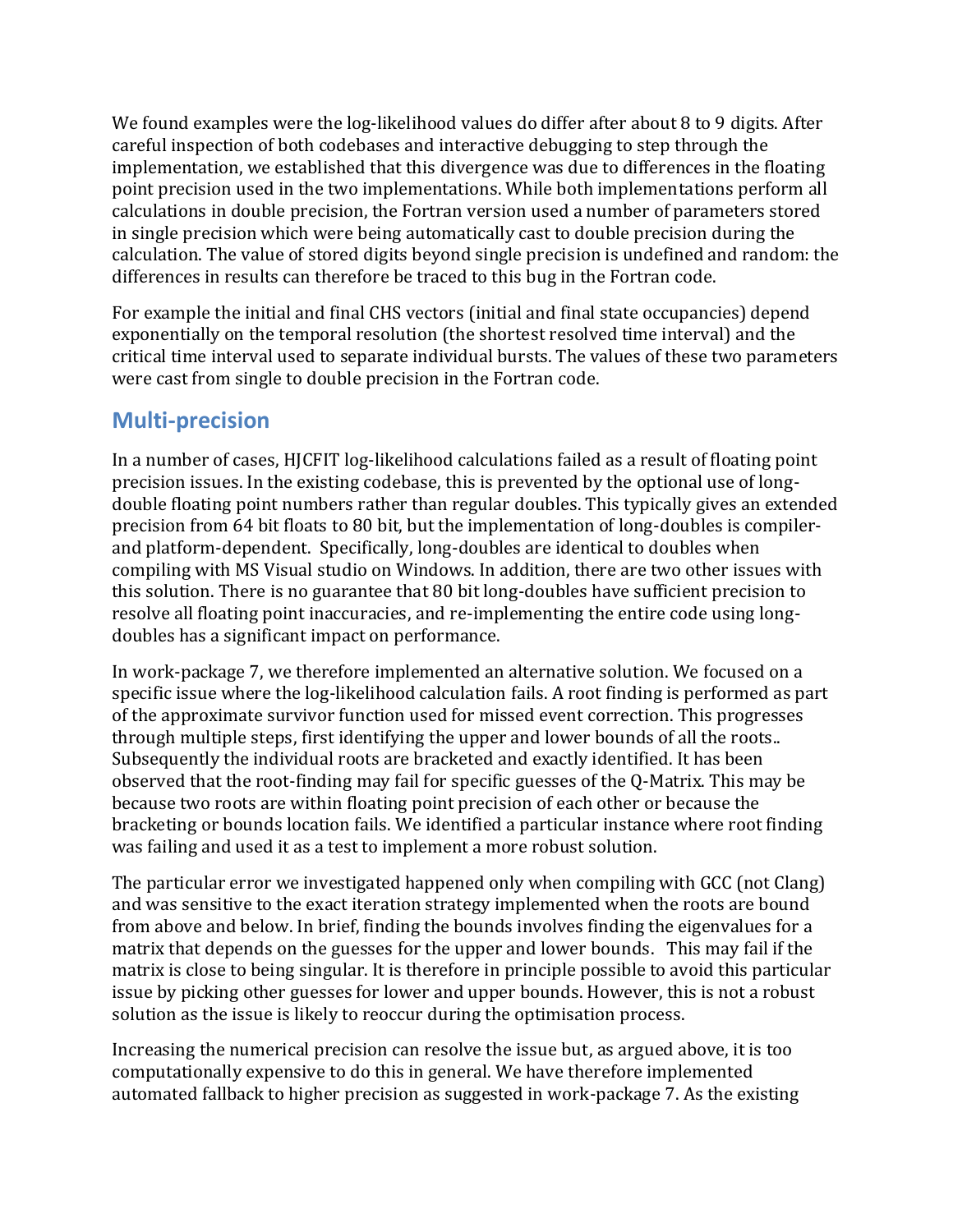code raises an exception when Eigen fails to find the eigenvalues, it is possible to wrap the call to the standard double eigenvalue solver in a try block and calling a multi-precision version of the same algorithm. This means that the runtime cost is minimal, as most of executions of the code will go through the standard algorithm with only an extra try block. The number of likelihood evaluations that will require the expensive multi-precision calculations is a small fraction, so little performance is lost in these fall-backs, but this will prevent failure of a long running optimisation at random points in the process.

The evaluations are performed using GNU MPFR (http://www.mpfr.org/) which implements multi-precision floating point arithmetic on top of GMP (https://gmplib.org) "The GNU Multiple Precision Arithmetic Library" which implements multi-precision integer arithmetic. In practice we are using Eigen's support for multi-precision (https://eigen.tuxfamily.org/dox/unsupported/group\_\_MPRealSupport\_\_Module.html) which depends on the nice C++ interface to MPFR (http://www.holoborodko.com/pavel/mpfr/).

So far, we implemented multi-precision support only for this specific algorithm, but as more specific issues are identified, it will be easy to add multi-precision support in a similar way to other specific sections of the code, making the code fall back to the multi-precision if needed. We expect all issues caused by floating-point precision to be of the form where an exception is raised which can be caught and where fallback to a multi-precision implementation is feasible.

We did not port the entire code to run with GMP and MPFR, as suggested in work-package 6. Early benchmark of simple operations indicated that this is likely to result in a very significant increase in runtime of the order of 10 times or more. Unfortunately, Eigen does not yet implement multi-precision for all the linear-algebra algorithms used. Thus, we chose to focus on the application of multi-precision to individual functions as explained above.

Note that the code can still be compiled without support for multi-precision on platforms that do not support it. GMP is not supported on Windows but MPIR (http://mpir.org/) should in principle be a suitable replacement which works on Windows. We have however not tested it as part of this project. The code is written in a way that ensures that it can be compiled conditionally without multi-precision support and remains supported in this form on Windows.

### **Minor improvements**

## **CI on Windows and Travis**

HJCFIT has a fairly extensive test suite implemented directly in the C++ layer and has behaviour-driven tests using Behave (http://pythonhosted.org/behave/) in the Python layer. At the start of the project the tests were executed on the UCL RSDT Jenkins instance (http://jenkins.rc.ucl.ac.uk/) and on an instance of the UCL cluster Legion. However, the CI did not test Python3 compatibility and neither did it test the long-double implementation.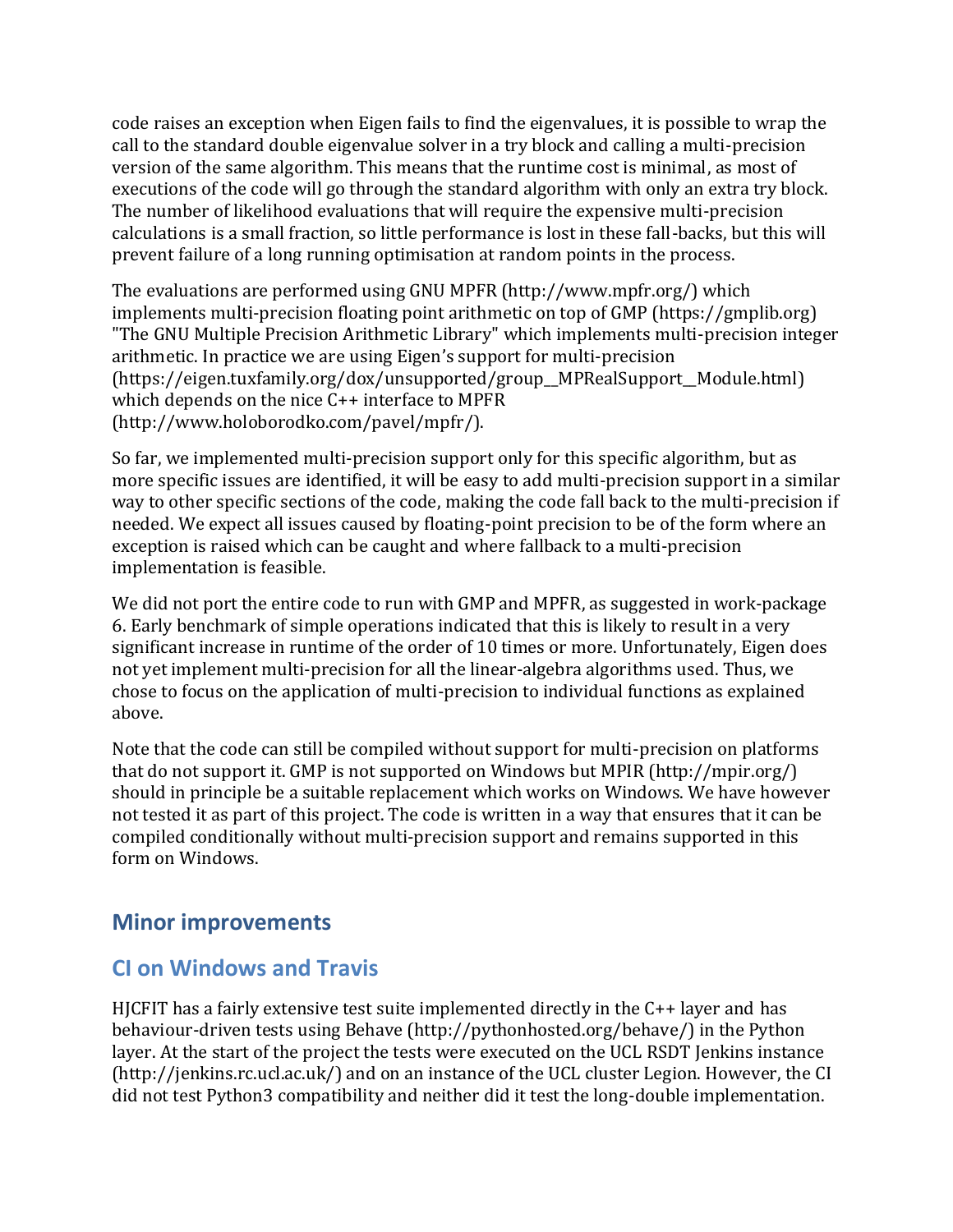In addition, the code was written to be Windows compatible but was not automatically tested on Windows.

As part of the eCSE project the CI has been extended to Windows on the RSDT Jenkins as well as running automatically on Travis-CI (https://travis-ci.org/DCPROGS/HJCFIT). The CI run on Travis ensures that the code works with both Python 2 and 3 and compiles with long-double support.

## **Automatic Documentation build**

At the beginning of the eCSE project, HJCFIT had quite good documentation consisting of a user guide written in restructured text using Sphinx (http://www.sphinxdoc.org/en/stable/) and Python API documentation using Sphinx autodoc (http://www.sphinx-doc.org/en/stable/ext/autodoc.html) along with C++ API documentation using Doxygen (doxygen.org) and integrated into Sphinx using Breathe (http://breathe.readthedocs.io/en/stable/). In addition, the repository contained a number of Jupyter (http://jupyter.org/) notebooks demonstrating the use of HJCFIT's Python API. An HTML version of the documentation has been manually built and deployed to github repository (http://dcprogs.github.io/HJCFIT/). In addition build and installation of the code was documented using the github wiki.

As part of this eCSE project three significant changes were made to the documentation infrastructure.

- 1. All Jupyter notebooks were moved to the exploration subdirectory of the repository where they are automatically executed, converted to restructured text (rst) and included in the documentation. This makes it simple to write examples that are automatically included in the documentation and can contain prose, code and graphs. The automatic execution of notebooks as part of the CI run ensures that examples are compatible with both Python 2 and 3 as well as with the long-double build of the code.
- 2. The documentation in automatically build and deployed to github pages as part of the CI run. Documentation for the latest commit in the master branch is deployed to HJCFITmasterdocs (https://dcprogs.github.io/HJCFITmasterdocs/) and documentation reflecting the latest commit to the development branch is deployed to HJCFITdevdoscs (https://dcprogs.github.io/HJCFITdevdocs/).
- 3. The build documentation was transferred from the github wiki into the main documentation.

This implements a part of work-package 9. As work-package 8 was not implemented there are no notebooks documenting MCMC.

### **Deployment on Archer**

As part of the project some work has been done to streamline and document the deployment of the code on Archer. This is part of work-package 1.